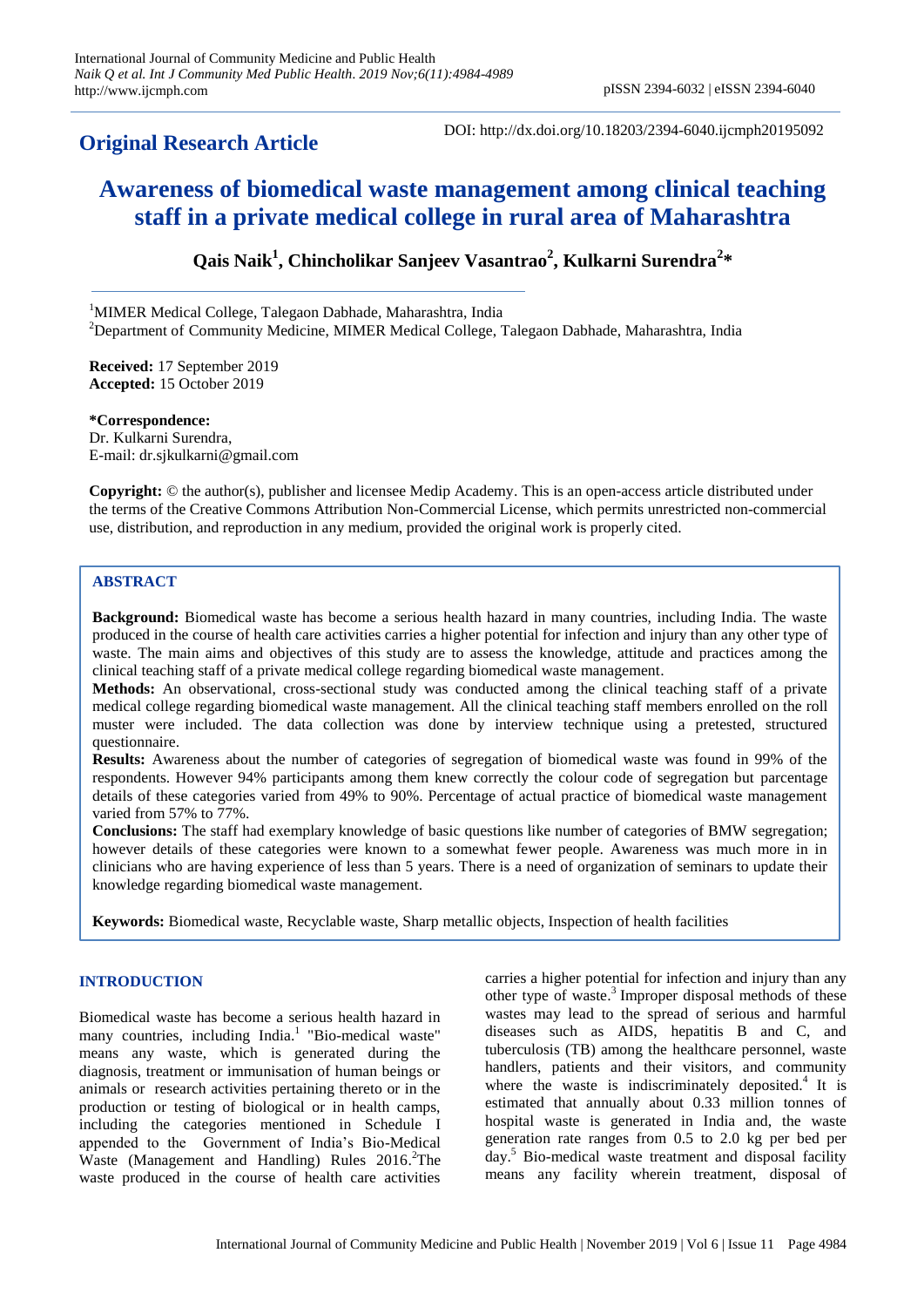bio-medical waste or processes incidental to such treatment and disposal is carried out, and includes common bio-medical waste treatment facilities. The Schedule II of these rules describe the Standards for treatment and disposal of bio-medical wastes.<sup>1</sup>

In Medical College Hospitals, there is a dedicated clinical teaching staff and other paramedical staff who are always in contact with bio-waste management. The clinical teaching staff must possess the appropriate knowledge in order to deal with the waste generated in the hospital. Adequate knowledge about the health hazard of hospital waste, proper technique and methods of handling the waste, and practice of safety measures can go a long way toward the safe disposal of hazardous hospital waste and protect the community from various adverse effects of the hazardous waste.

Hence, the present study is an attempt to assess the knowledge, attitude and practice regarding biomedical waste management among the clinical teaching staff of a Medical College in a rural area.

#### *Aims and objectives*

To assess the knowledge among the clinical teaching staff of a private medical college regarding biomedical waste management, to study the attitude of clinical teaching staff of a private medical college towards biomedical waste management and to find out the practices of clinical teaching staff of a private medical college regarding biomedical waste management.

#### **METHODS**

It was an observational, cross-sectional study. It was conducted from May 2018 to July 2018 among the teaching staff of clinical departments of a Private Medical College and Hospital. The sample consisted of all the teaching staff members in the clinical departments enrolled on the roll muster.

In a study carried out by Das SK, Biswas R. percentage of health providers who know about permanent disposal

methods of BMW was 67.7%. <sup>4</sup> With 95% confidence interval  $(\alpha=0.05)$  and allowable error 15% of the prevalence, the sample size was 81. However, there were total 115 teaching staff in the above‑ mentioned departments. So, all of them were considered as study population except 5 drop outs who refused to participate in the study. All willing participants were informed about details regarding the purpose of this study, and prior informed written consent was taken from each of them.

Data collection was started after obtaining approval from the Institutional Ethical Committee of Medical College and Hospital. The data collection was done by interview technique using pretested, structured schedule consisting of two parts. First part included the basic profile of the participants containing details of various sociodemographic variables, such as age, gender, residence, working status, working place, and working period. In the second part the questions were divided into three categories: Knowledge, attitude and practice towards biomedical waste management.

The data was entered in Microsoft Excel. Data analysis was carried out by using appropriate statistical tests of significance.

#### **RESULTS**

The study was carried out in a tertiary care hospital to find out the awareness of biomedical waste management among clinical teaching staff. Total 110 participants were interviewed. Out of them 17 (15.45%) were professors, 22 (20% were associate professors, 25 (22.72%) were assistant professors and 46 (41.81%) were tutors. All the participants were having allopathic medical qualifications. While considering the experience, it was observed that 71 (64.54%) respondents had experience of less than 5 years and 39 (35.45%) had experience of more than 5 years. Total 109 (99%) respondents were aware about the number of categories of segregation of biomedical waste however, 94% participants among them knew correctly the colour code of segregation.

| <b>Questions regarding</b><br>segregation of          | <b>Experience &gt; 5years</b><br>$(n=39)$ | <b>Experience &lt;5 years</b><br>$(n=71)$ | Total $(n=110)$ | $\chi^2$ value at<br>$DF=1$ |
|-------------------------------------------------------|-------------------------------------------|-------------------------------------------|-----------------|-----------------------------|
|                                                       | N(%)                                      | N(%                                       | N(%)            |                             |
| <b>Recyclable waste</b>                               | 32 (36.78)                                | 55 (63.21)                                | 87 (79.09)      | 0.32                        |
| <b>Glassware and metallic body</b><br><i>implants</i> | 25(38.46)                                 | 40(61.53)                                 | 65 (59.09)      | 2.26                        |
| <b>Chemical Waste</b>                                 | 27(39.70)                                 | 41(60.29)                                 | 68 (61.81)      | 1.40                        |
| <b>Objects that could cause</b><br>punctures and cuts | 38(35.18)                                 | 70 (64.81)                                | 108 (98.18)     | 0.18                        |
| <b>Catheters and urine bags</b>                       | 20(37.03)                                 | 34 (62.96)                                | 54 (49.09)      | 0.11                        |
| <b>Waste scalpels and blades</b>                      | 36(36.00)                                 | 64 (64.00)                                | 100 (90.90)     | 0.14                        |
| <b>Expired and discarded</b><br>medicines             | 26(40.00)                                 | 39 (60.00)                                | 65 (59.09)      | 1.43                        |

# **Table 1: Knowledge of segregation of biomedical waste among clinical staff based on their experience.**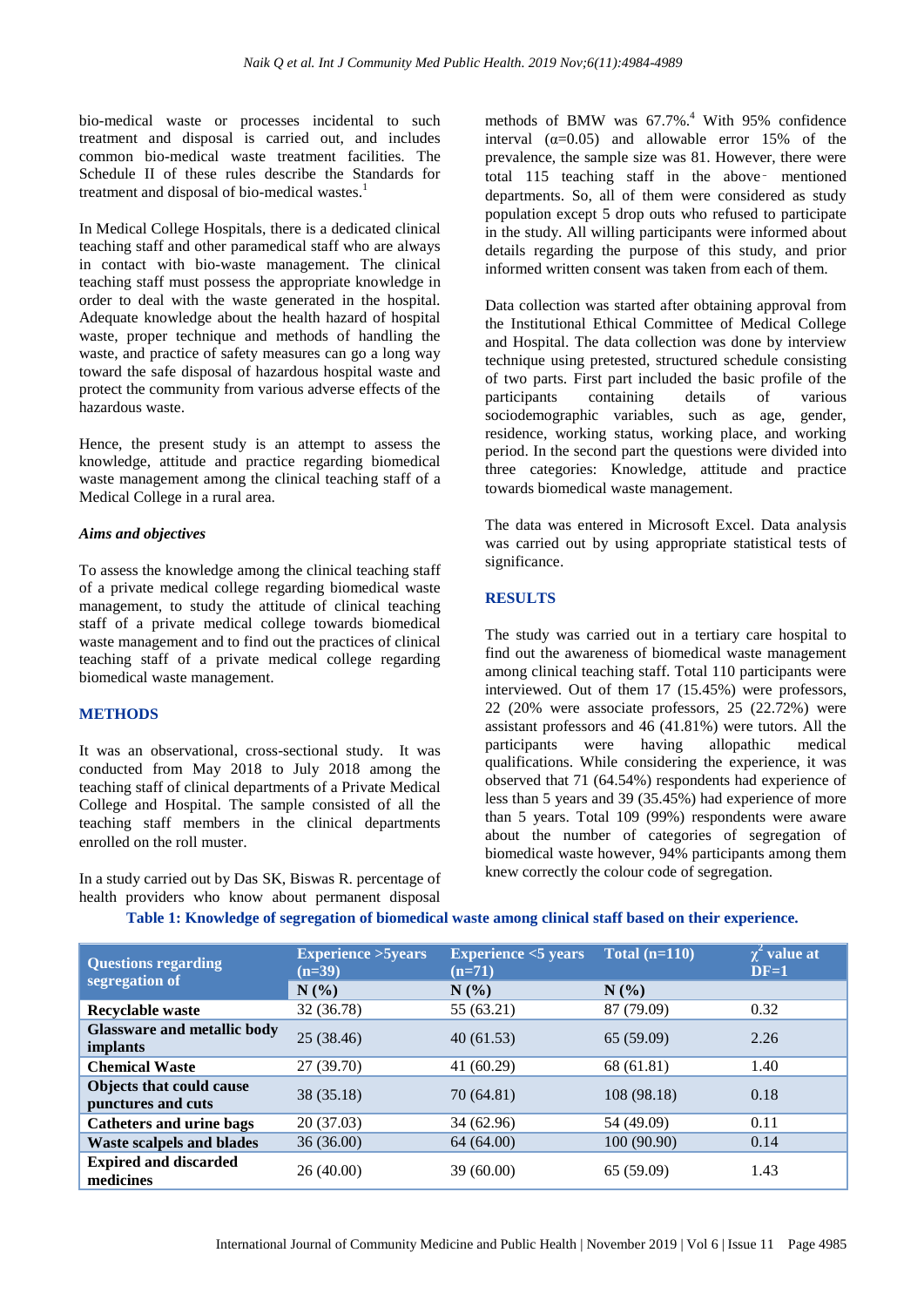Table 1 shows the number correct answers given by the participants. Here the participants are divided into their years of experience. It is observed from Table 1 that for most of the questions regarding segregation of different types of biomedical waste, the percentage of correct answers is much more in clinicians who are having experience of less than 5 years. At the same time it may also be noticed that knowledge regarding disposal of waste glassware, metallic body implants, catheters, urine bags and expired medicines is found comparatively less among the subjects having experience of more than 5 years than those having relatively less work-experience. However on performing chi square test, these differences were not found to be statistically significant.

Figure 1 shows the response to the question related to disposal of radioactive waste. It was observed that a significant number of the less experienced teaching staff answered the question correctly as compared to those having experience of more than 5 years. When Chi Square test was performed, difference was found statistically significant,  $\chi^2$ =4.57, DF=1, p<0.05.



# **Figure 1: Knowledge of disposal of radioactive waste among clinical staff based on experience.**

In the second part, questions regarding attitude of the participants towards biomedical waste management were asked to the participants.

Table 2 depicts the positive responses to the questions and they are compared on the basis of the experience of the participants. It was found that 99.09% of participants stressed the need of organization of seminars to update their knowledge regarding biomedical waste

management. Similar number of participants agreed that State government should constitute an advisory committee for overseeing the activities carried out at health facilities.

However, only 22.72% participants felt that few additional categories may be added in to existing four categories and 68.18% of the participants told that excessive segregation of biomedical waste is too tedious for hospital personnel. However upon performing chi square test, the differences are not found statistically significant.

It was also noticed that only 62 (56.36%) participants have undergone training in biomedical waste management during their career.

Figure 2 reveals that 89 (80.90%) participants out of total 110 participants agreed that biomedical waste management training should be made compulsory for UG students. Here chi square test for association is found significant,  $\chi^2$ =5.08, DF=1, p<0.05.



#### **Figure 2: Response to question whether biomedical waste management training should be made compulsory for UG students.**

While responding to the questions regarding practice of biomedical waste management rules, 105 (95.45%) participants informed that their hospital segregates biomedical waste into four different categories. The responses regarding segregation of biomedical waste of different types by clinical staff based on their experience were also taken.

| <b>Questions related to Attitudes of participants</b>                                                                   | Experience $>5$<br>years $(n=39)$ | Experience $<$ 5<br>years $(n=71)$ | Total $(n=110)$ |
|-------------------------------------------------------------------------------------------------------------------------|-----------------------------------|------------------------------------|-----------------|
|                                                                                                                         | N(%                               | $N(\%)$                            | $N(\%)$         |
| Organization of seminars regarding biomedical waste<br>disposal                                                         | 39 (35.78)                        | 70 (64.22)                         | 109 (99.09)     |
| State government to constitute an advisory committee for<br>overseeing the activities carried out at health facilities. | 39 (35.78)                        | 70 (64.22)                         | 109 (99.09)     |
| Addition of more categories to biomedical waste<br>management                                                           | 10(40.00)                         | 15(60.00)                          | 25 (22.72)      |
| Excessive segregation of biomedical waste is too tedious<br>for hospital personnel.                                     | 29 (38.67)                        | 46(61.33)                          | 75 (68.18)      |

**Table 2: Attitude of participants towards biomedical waste management based on experience.**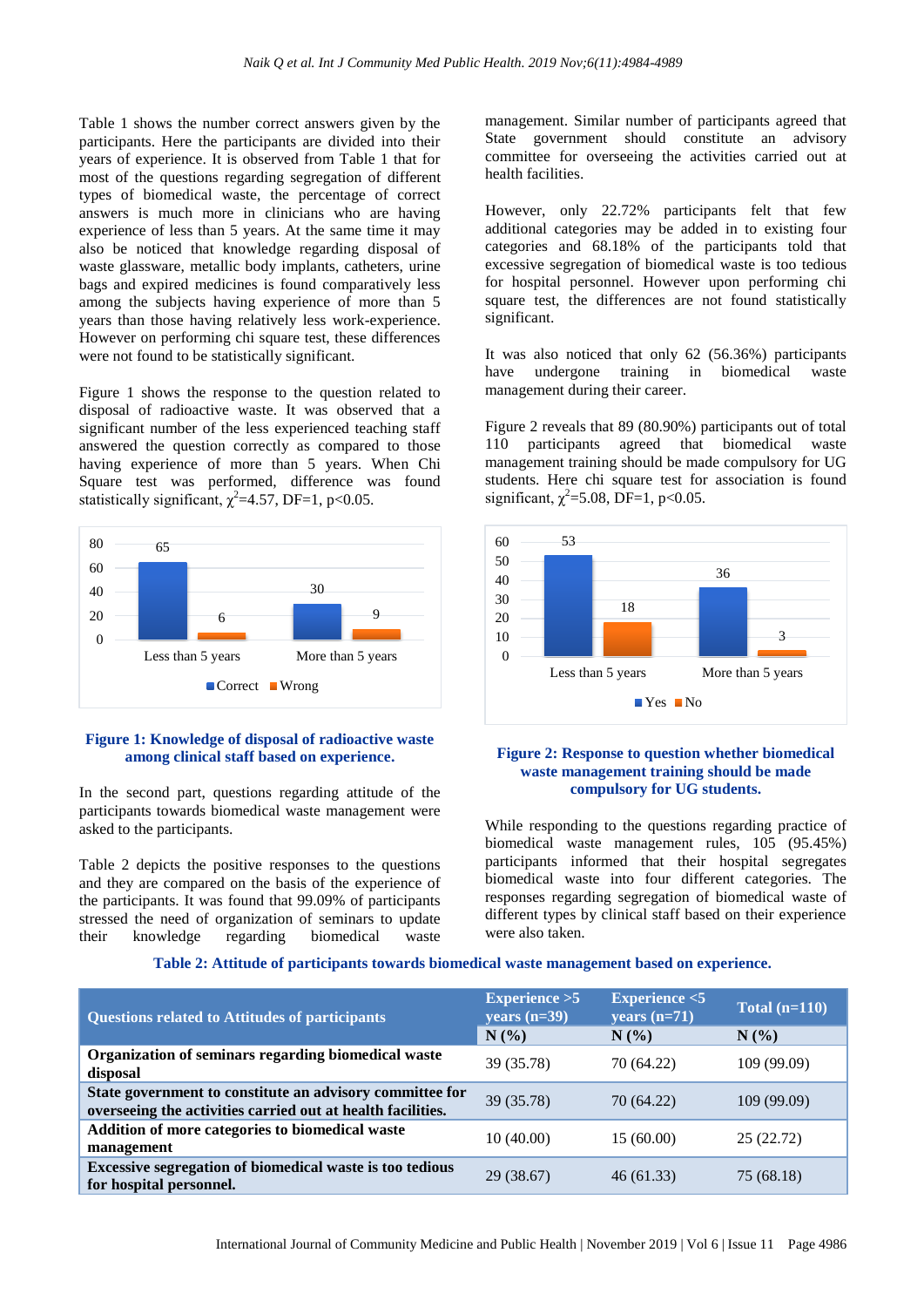In Table 3 the positive responses of participants are compared based on their experience and chi square test was applied to test statistical association. It is observed from the Table 3 that for most of the questions the percentage of correct answers (Question regarding

practice of segregation of biomedical waste) is much more in clinicians who are having experience of less than 5 years. Only 57.27% of participants could answer correctly about segregation of waste glassware which is a very low figure. However, the differences were not found statistically significant.

| Table 3: Practice of segregation of biomedical waste among clinical staff based on experience. |  |  |  |
|------------------------------------------------------------------------------------------------|--|--|--|
|                                                                                                |  |  |  |

| Question regarding practice of<br>segregation of biomedical waste | <b>Experience &gt;5 years</b><br>$(n=39)$ | <b>Experience &lt;5 years</b><br>$(n=71)$ | <b>Total</b><br>$(n=110)$ | $\chi^2$ value at<br>$DF=1$ |
|-------------------------------------------------------------------|-------------------------------------------|-------------------------------------------|---------------------------|-----------------------------|
|                                                                   | N(%                                       | $N(\%)$                                   | $N(\%)$                   |                             |
| Sharp metallic objects                                            | 27(35.52)                                 | 49 (64.47)                                | 76 (69.09)                | 0.001                       |
| Waste glassware                                                   | 24 (38.09)                                | 39(61.90)                                 | 63 (57.27)                | 0.449                       |
| Contaminated recyclable waste                                     | 30(38.96)                                 | 47(61.03)                                 | 77 (70.00)                | 1.379                       |
| Waste antibiotics and cytotoxic drugs                             | 31(36.47)                                 | 54 (63.52)                                | 85 (77.27)                | 0.169                       |
| <b>Metallic body implants</b>                                     | 22 (31.88)                                | 47(68.11)                                 | 69 (62.72)                | 1.031                       |

Figure 3 depicts the response of participants to question regarding disposal of foetus below viability period. Here only 54 (49.09%) of total 110 participants could answer correctly. Among these, only 14 (25.92%) participants having experience of more than 5 years could give correct answer regarding response to question about disposal of foetus below viability period. When  $\chi^2$  test was applied, the difference was found to be significant,  $\chi^2 = 4.208$ ,  $DF=1, p<0.05$ .



#### **Figure 3: Response to question about disposal of foetus below viability period.**

#### **DISCUSSION**

The present study was a cross-sectional study carried out in a tertiary health care centre. The study aimed to assess the knowledge, attitude, and practice of clinical teaching staff regarding biomedical waste management.

The overall awareness about biomedical waste management in our study was 99%. While in the study carried out by Madhukumar et al it was 76.8% among doctors. 6

Regarding the knowledge of colour coding, 94% of participants in our study were able to give correct answers to the questions related to colour coding In the studies conducted by Bansal et al and Vishal et al; knowledge about colour coding among medical personnel was found to be 55.17% and  $\overline{60.5\%}$  respectively.<sup>7,8</sup> Similarly study carried out by Nema et al, on the basis of scoring system, mentions that medical professionals i.e., doctors and interns having good awareness about health care waste management i.e., 44% and 36% respectively.<sup>9</sup> However in our study it was found to be 94% which is much higher than these studies. A probable reason is that our subjects consisted of teaching staff only.

In the same study carried out by Bansal et al percentage of segregation of sharp waste such as contaminated needle was 71.55% among doctors while our study reported it to be  $98.18\%$ .<sup>7</sup> In a study carried out by Selvaraj et al only 59% of the practitioners were able to answer more than 3 questions regarding colour coding correctly.<sup>10</sup> In our study more than 59% of participants answered 8 questions regarding colour coding correctly.

As far as attitude towards biomedical waste management is concerned, all the participants in our study showed a positive attitude and agreed that it is important to segregate biomedical waste into all these different categories. Similar findings are also reported in the study by Madhukumar et al, wherein 82% of the participants were in favour of implementation of the same.<sup>6</sup>

In our study only 2% of participants mentioned that the healthcare professionals need not worry about biomedical waste since they have a lot to focus on. However the study by Madhukumar et al has contrary findings.<sup>6</sup> Her study mentions that the teaching faulty was keen in getting all the rules implemented but majority were not ready to share the responsibilities because the faculty felt that they had shortage of time and that nurses should be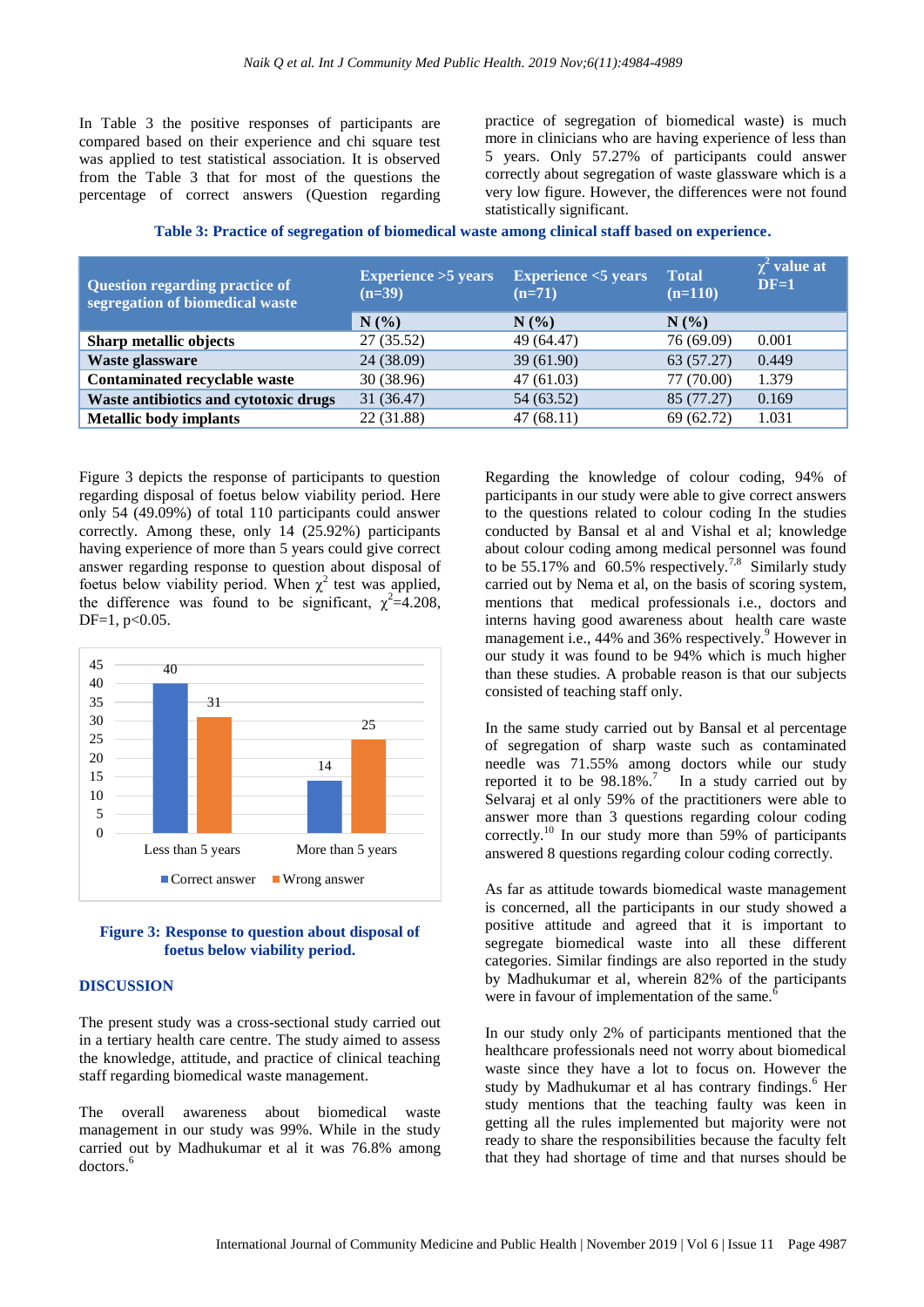responsible for the same since they are continuously in the wards.

Regarding the concept of conduction of seminars for better understanding and implementation of biomedical waste management, 99.09% participants (n=109) in our study have agreed that such seminars should be conducted. Similarly in her study Nema has also pointed out the need of continuous training programmes in the form of seminars, workshops and symposia on biomedical waste management to create awareness among medical and paramedical staffs.<sup>9</sup> In his study Maduka et al has mentioned that effect of motivation on employee productivity is of paramount important to the organization.<sup>11</sup>

So far as practice of segregation of biomedical waste is concerned, the study of Selvraj et al revealed that only 55% of the practitioners segregated waste at the point of generation.<sup>10</sup> In comparison, our study reports the range of percentage to be between 49.09% and 77.27%.

A study carried out by Yadavannawar et al revealed satisfactory awareness and proper practice of BMW among teaching and non-teaching staff of the hospital.<sup>12</sup> Similar findings regarding the teaching staff are reported in our study.

#### *Suggestions*

Seminars, workshops for updating the knowledge of clinicians as well as other hospital employees regarding biomedical waste management must be organized on a regular basis.

# **CONCLUSION**

The staff had exemplary knowledge of basic questions like number of categories of BMW segregation; however, details of these categories were known to a somewhat fewer people. The staff having an experience had a better knowledge of biomedical waste management as compared to the more experienced teachers. The teaching staff has a positive attitude towards biomedical waste management.

# *Limitations of the study*

This study did not include pre, para clinical teaching staff of the institute.

# *Recommendations*

Further studies need to be conducted to assess knowledge, attitude and practice regarding biomedical waste management among private medical practitioners. The comparative studies may be undertaken with inter-group comparisons between health providers from different health institutes.

# **ACKNOWLEDGEMENTS**

We extend our sincere thanks to ICMR, New Delhi for approving and funding the project. We are also grateful to the faculty members for participating in the study.

*Funding: No funding sources Conflict of interest: None declared Ethical approval: The study was approved by the Institutional Ethics Committee*

# **REFERENCES**

- 1. Gupta S, Boojh R. Biomedical waste management practices in Balrampur Hospital, Lucknow, India. Waste Management Res. 2006;24:584-91.
- 2. Government of India. The Ministry of Environment and Forests. Biomedical Waste (Management and Handling) Rules. 2016.
- 3. Park K. Park's Textbook of Preventive and Social Medicine. 24th edition. Bhanot; 2017: 826.
- 4. Das SK, Biswas R. Awareness and practice of biomedical waste management among healthcare providers in a Tertiary Care Hospital of West Bengal, India. Int J Med Public Health. 2016;6:19- 25.
- 5. Patil AD, Shekdar AV. Health-care waste management in India. J Environ Manage. 2001;63(2):211–20.
- 6. Madhukumar S, Ramesh G. Study about awareness and practices about health care wastes management among hospital staff in a medical college hospital, Bangalore. Int J Basic Med Sci. 2012;3:17.
- 7. Bansal M, Mishra A, Gautam P, Changulani R, Srivastava D, Gour SN. Biomedical waste management: awareness and practices in a district of Madhya Pradesh, PISSN: 0976 3325 eISSN: 2229 6816.
- 8. Bathma Vishal, Likhar Swarn, Mishra Mahesh, Athavale Arvind, Agarwal Sanjay, Shukla Uma;. Knowledge assessment of hospital staff regarding biomedical waste management in a tertiary care hospital. National J Community Med. 2011;2(3):452-6.
- 9. Nema S, Singh A, Tripathi K, Shidhaye P, Dhanvijay AK. Biomedical Waste Management: A Study of Knowledge, Practices and Attitude among Health Care Personnel at a Tertiary Care Hospital in Bhopal, Central India. JMSCR. 2015;3(5):5844-55.
- 10. Selvaraj K, Sivaprakasam P, Ben Nelson BTS, Kumar GHM, Norman P, Pandiyan KR. Knowledge and practice of Biomedical Waste (BMW) Management among the medical practitioners of Kanchipuram Town, India Int J Curr Microbiol App Sci. 2013;2(10):262-67.
- 11. Maduka CE. Effect of Motivation on Employee Productivity: A Study of Manufacturing Companies in Nnewi. Int J Managerial Studies Res. 2014;2(7):137-47.